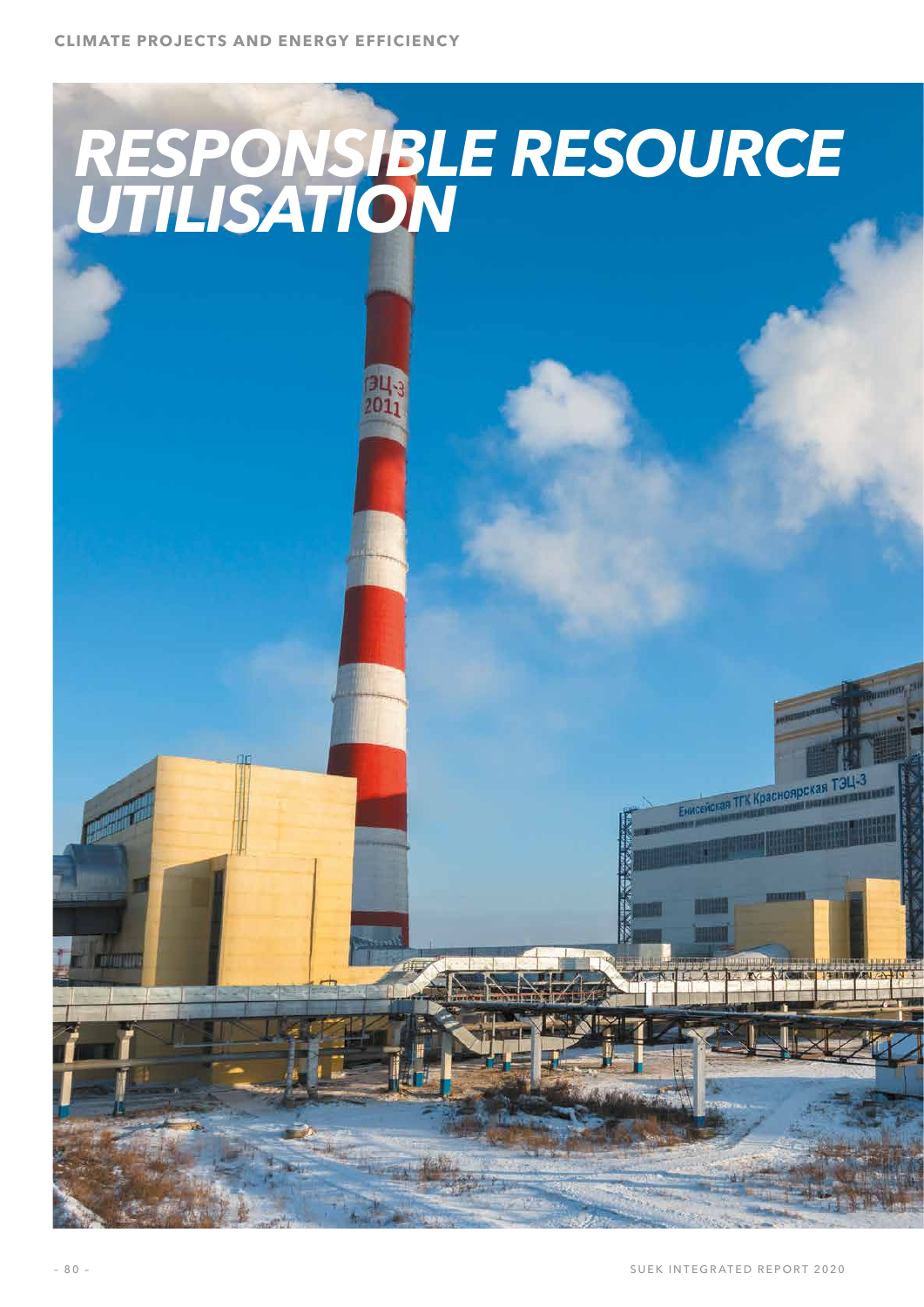

SUEK is aware of climate change risks and supports local and global programmes to reduce greenhouse gas emissions into the atmosphere.

## *2020 PRIORITIES 2020 RESULTS*

**Implementing technologies to increase energy efficiency of our power generation and mining equipment**

**Developing a project plan of increasing energy efficiency for new plants and the start of their implementation**

**Promotion of co-generation to optimise fuel use**

0.115  $Mt$  of  $CO<sub>2</sub>e$ 

**SAVED IN 2020 DUE TO OUR BOILER HOUSE REPLACEMENT PROGRAMME**

4.8 million m<sup>3</sup> **OF CAPTURED MINE METHANE UTILISED**

## *OUR REGULATORY FRAMEWORK*

**SUEK's Environmental Policy** 

**SUEK's Energy Policy**

**ISO 50001**

**Paris Climate Agreement**

**[ALL OF OUR POLICIES CAN BE FOUND](http://www.suek.com/about-us/corporate-governance/by-laws/)  ON THE COMPANY'S WEBSITE HTTP://WWW.SUEK.COM**

### **UN SDGs**



**STRATEGIC REPORT**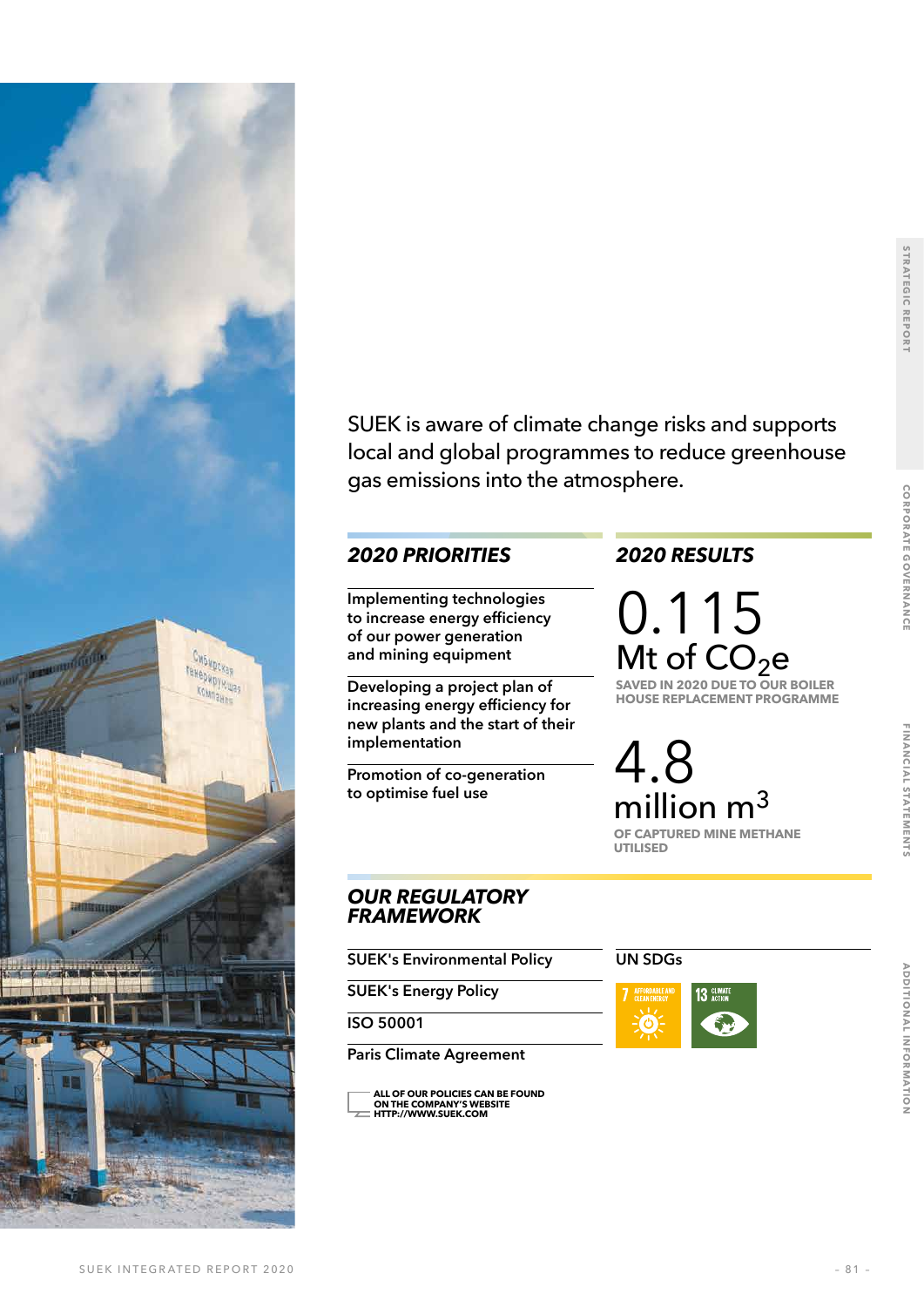## *OUR APPROACH*

We understand that mining, power generation and transportation are associated with emissions into the atmosphere, and we recognise our responsibility to preserve the environment for present and future generations and support the Paris Climate Agreement goals. As one of the largest producers of coal, electricity and heat, we also understand our responsibility to meet humanity's energy needs. We are convinced that climate problems should be addressed through an integrated scientific approach to ensure the sustainable development of the planet, including economic development and improving the lives of billions of people in developing countries.

Our aim is to develop and introduce new technologies for coal-fired generation and coal mining that will meet the demand for affordable energy, while reducing greenhouse gas emissions and optimising energy consumption.

Our strategy to reduce the company's carbon footprint is as follows:

- Investing in the development and introduction of technologies that improve the energy efficiency of our operations
- Maximising the generation of heat and electricity in a combined mode to reduce emissions per unit of energy
- Increasing the share of washed coal to lower the ash content and increase the calorific value of our coal, which reduces emissions during transportation and burning
- Capturing and utilising GHGs
- Delivering carbon offset projects

Our Board of Directors and management take into account climate risks when discussing strategic initiatives. SUEK's management KPIs include emission abatement.

The company also takes part in public discussions on carbon regulation.

## *OVERVIEW*

The expansion of the company's energy business led to an increase in both total and specific GHG emissions in 2020. At the same time, in the 2019 operating perimeter, total GHG emissions from our power plants decreased by 9% as a result of substitution of heat supply by a number of standalone boilers with co-generated heat and energy efficiency measures. We started to develop and implement comprehensive modernisation and energy efficiency programmes for the acquired power plants to reduce their impact in the future.

GHG emissions per unit of heat produced grew slightly because of new boiler houses that we purchased for being closed later as part of our boiler house replacement programme, the growth was largely offset by the substitution of previously acquired old boilers.

In the logistics business main GHG emissions are scope 21, proceeding from the electricity consumed by railcar transportation and port equipment. The increasing share of higher-capacity railcars enables us to gradually decrease the electricity per tonne consumed and, therefore, carbon footprint of transportation.

The direct GHG emissions of the commodities business decreased by 40% due to the implementation of energy efficiency measures and reduction in production.



**#GHG emissions | #climate change**



#### **Total carbon savings**

0.115 Mt **OF CO2 AS OF 2020 OR**  1 Mt OF CO<sub>2</sub> **A YEAR STARTING FROM 2025**

## **unit of heat produced (kg CO2e/ Gcal)**



Direct emissions of the Logistics Segment were less than <0.1 million CO<sub>2</sub>e in 2020.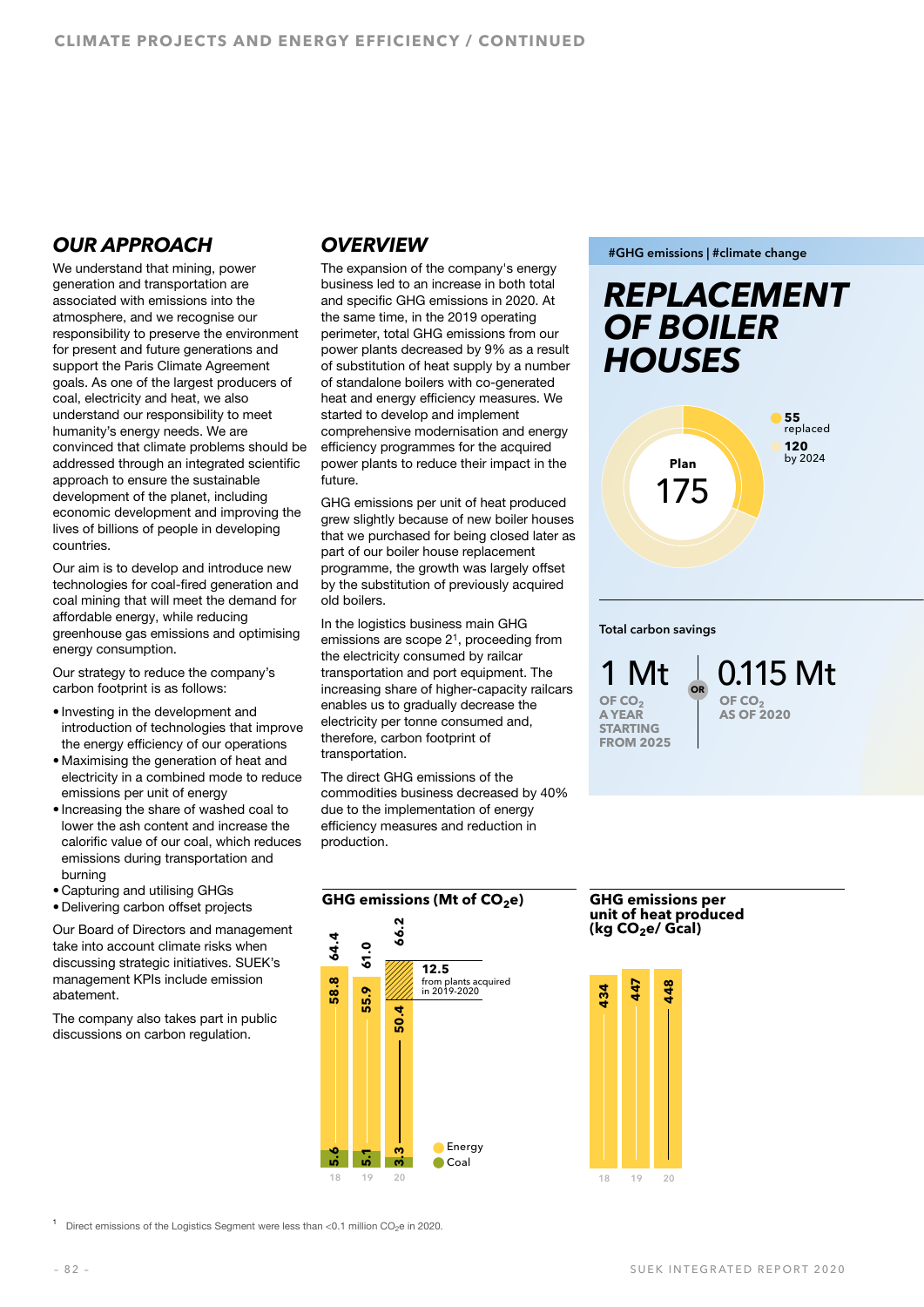**ADDITIONAL INFORMATION** 



#### **GHG emissions per unit of electricity produced (g CO2e / kWh)**



#### *PROJECTS TO REDUCE OUR CARBON FOOTPRINT*

#### **TRANSFERRING HEAT LOAD FROM BOILER HOUSES TO CHPPS**

The co-generation of heat and electricity reduces  $CO<sub>2</sub>$  emissions per unit of energy by 32% because of the increased efficiency of our plants. Therefore, one of our main GHG reduction measures is replacing heat supply from standalone boiler houses with heat produced as a co-product at our co-generation power plants. The environmental advantage of co-generation lies in the re-use of boiler steam used for electricity generation to

heat heating system water. This provides up to 50% of fuel savings on heat generation compared to separate production of electricity and heat, especially if heat is produced in small water boilers with low efficiency.

Co-generation of electricity and heat provides up to 50% of fuel savings on heat and a 32% reduction in  $CO<sub>2</sub>$  emissions per unit of energy production.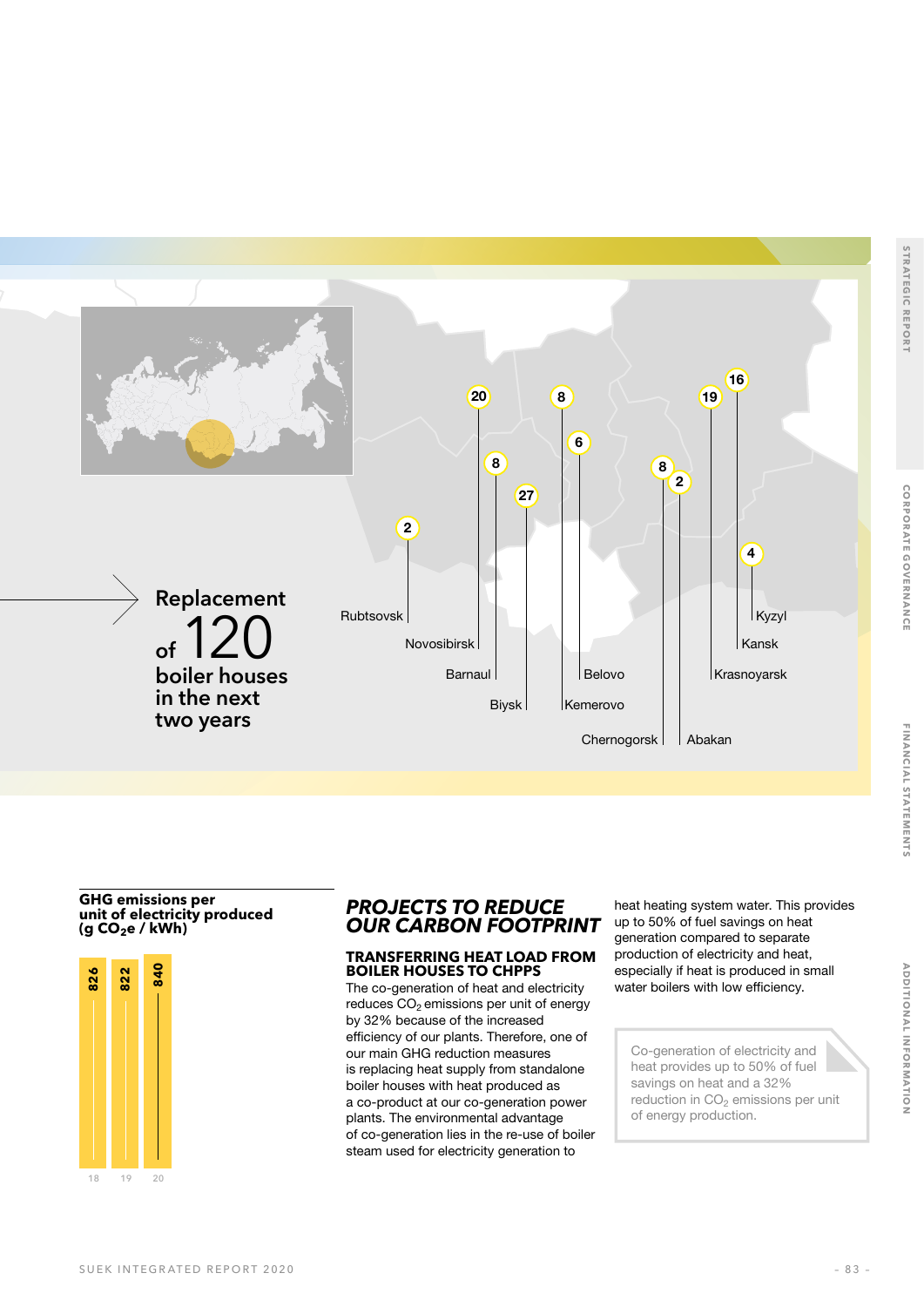

#### **MINE METHANE CAPTURE AND UTILISATION**

Coal deposits contain methane, which is pumped out of mines or liquefied to a safe level to ensure the safety of employees. To reduce the company's carbon footprint, we capture and utilise it whenever possible. SUEK's Kirov and Komsomolets mines are equipped with capture systems and gas engine plants that capture mine gas and use it to generate heat and electricity. In 2020, the company utilised 4.8 million  $m<sup>3</sup>$  of captured mine methane (that is equal to  $67,651$  tonne  $CO<sub>2</sub>e$ ), or 2% of total methane emissions.



#### **OFFSETTING MEASURES**

We plant trees and shrubs every year to offset our CO<sub>2</sub> emissions. In 2020, we planted more than 21,000 trees in Khakassia, Zabaikalye, Krasnoyarsk, Murmansk and Kemerovo regions.

The Russian regulatory framework for large-scale forestry projects<sup>1</sup> is still being developed. SUEK is cooperating with relevant government agencies on the development of carbon sequestration measurements and plans to join such initiatives.

<span id="page-4-0"></span>Forestry projects include measures for forest husbandry, reforestation, introducing sustainable forest management practices, protection against fires, preserving valuable forests from devastation and transferring forests to managed forestry.